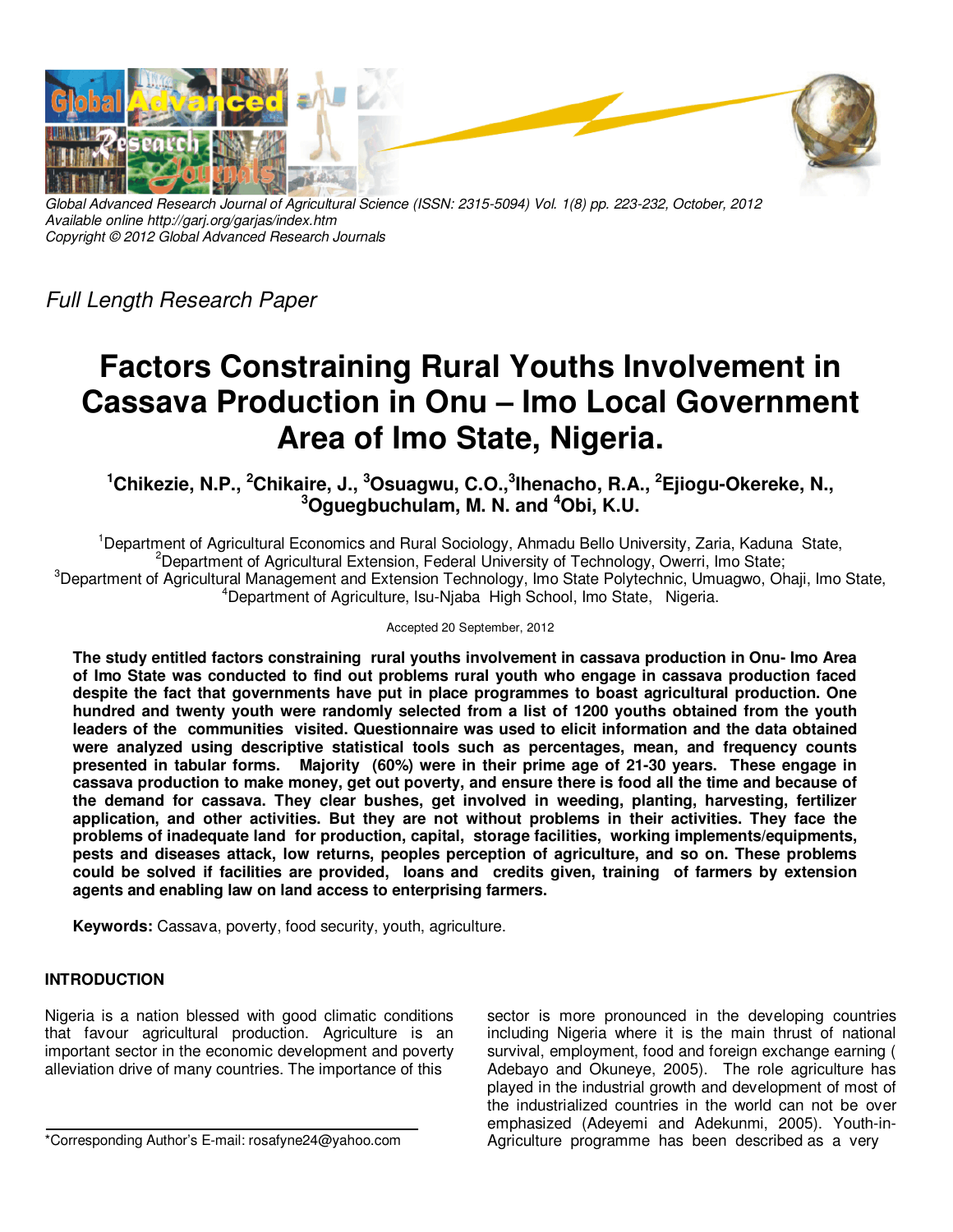important structure for land and agrarian reform which will go a long way towards promoting the interest of youth in the agricultural sector of the economy (Gwanya, 2008). Since agricultural development is the basic tool for economic development, there is the need for more emphasis to be placed on the role youth can play in agriculture . In Nigeria, agricultural production is still carried out using physical strength, which declines with age. This has therefore been observed as one of the major constraints to agricultural production in Nigeria (Okeowo *et. al*., 1999). Though youths have desirable qualities that can promote agriculture, most of them have strong apathy toward it (Jibowo, 1998; Adedoyin, 2005; Adewale *et al.,* 2005). This has resulted in mass unemployment and lack of sustainable livelihood activities among the youths (Breitenbach, 2006). This has further led most youths into cultism, prostitution and street begging, among others (Sodique, 2006). With fewer youths into agriculture, the long-term future of the agricultural sector is in question. The development of the agricultural sector of the Nigerian economy therefore depends on the young people, more especially the rural youths. This is because a larger population of youths represents the link between the present and the future as well as a reservoir of labour (Okeowo *et. al*., 1999). The successive regimes at the Federal Government level have introduced various agricultural development schemes with the aim of encouraging the youth and boosting food production and farmers' income through provision of agricultural infrastructure, inputs and effective extension work (Jibowo, 2005). The state and local governments also introduced some agricultural programmes aimed at boosting food production and youths' participation.

Governments in Nigeria have come up with programmes to stimulate youth's interest in agricultural production and processing since the late 1980s. In 1986, the federal government established the National Directorate of Employment (NDE) to provide vocational training to the youth, and in 1987, the Better Life Programme was created to empower women, especially female youths in the rural areas through skills acquisition and healthcare training ( Akpan, 2010). In addition, The Peoples Bank and Community Banks were established in 1989 and 1990 respectively, to provide credit facilities to low income earners embarking on agricultural production and other micro enterprises, with special consideration to youth engaged in agricultural production ( Akpan, 2010). In 1992, the Fadama program was initiated to enhance food self sufficiency, reduce poverty, and create opportunities for employment for youths in the rural areas. In 2008, the Akwa Ibom state government initiated an integrated farming scheme for recently graduated agricultural students, and set up a micro credit scheme for youths engaged in agricultural production and processing. Other state governments also initiated graduate and schoolleaver's agricultural loan schemes in an attempt to

encouraged youth involvement in agricultural production, empower those engaged in agricultural activities, and combat youth unemployment ( Akpan, 2010). Despite these incentives and the expanding markets for primary and secondary agricultural commodities, the involvement of the youth in agricultural activities has steadily declined in recent years (Adekunle et al., 2009) inspite of the high current youth unemployment rate and abundance of agricultural jobs available.

The youth on the other hand, constitute the most important sector in any society. They serve as channels for the transmission of culture and the perpetuation of recognizable identity (Akinbode, 1991; Ekong, 2003). They also provide the manpower for the socio-economic development of the society. In the rural sector, youth provide opportunities for generating the farming entrepreneurs and other rural professions. In addition, rural youth enjoy certain life experiences, which can be considered advantageous. These include a greater frequency of interaction with family, and hence less emotional problems. They also enjoy earlier and greater involvement in work roles, and have opportunity of becoming economically independent earlier than their urban counterparts (Akinbode, 1991; Eremie, 2002). Furthermore, the rural youth's contribute to family labour, they also constitute a moving force in the development of their communities.

Arokoyo (1992) and Ekong (2003), noted that the youth who have the energy to take up agricultural production do not believe or have the knowledge that agricultural production can really be a profitable venture. Thus, there arises the urgent need to really teach them to know the importance and prospects in farming and take to it, thereby increasing the farming population. Moreso, the youth need to appreciate the role of agriculture, stay back in the villages where there are abundant resources and make use of what they have in productive activities. This will really support the extension workers, who are already short in number compared to the farmers that have to be reached (Eremie, 2002).

The current challenges in development are so demanding that only the participation of people who are energetic, creative, innovative, productive and committed who could bring development should all be mobilized. (Arokoyo, 1992; Mgbada, 2000; Solanke, 2004). These attributes which are critical to growth and development are substantially discernable in the youth. Thus, they constitute the major resource base for any country that wants to embark on any meaningful agricultural and rural development.

#### **Problem Statement**

Increased production of staple food crops, such as cassava, cannot be achieved by the use of traditional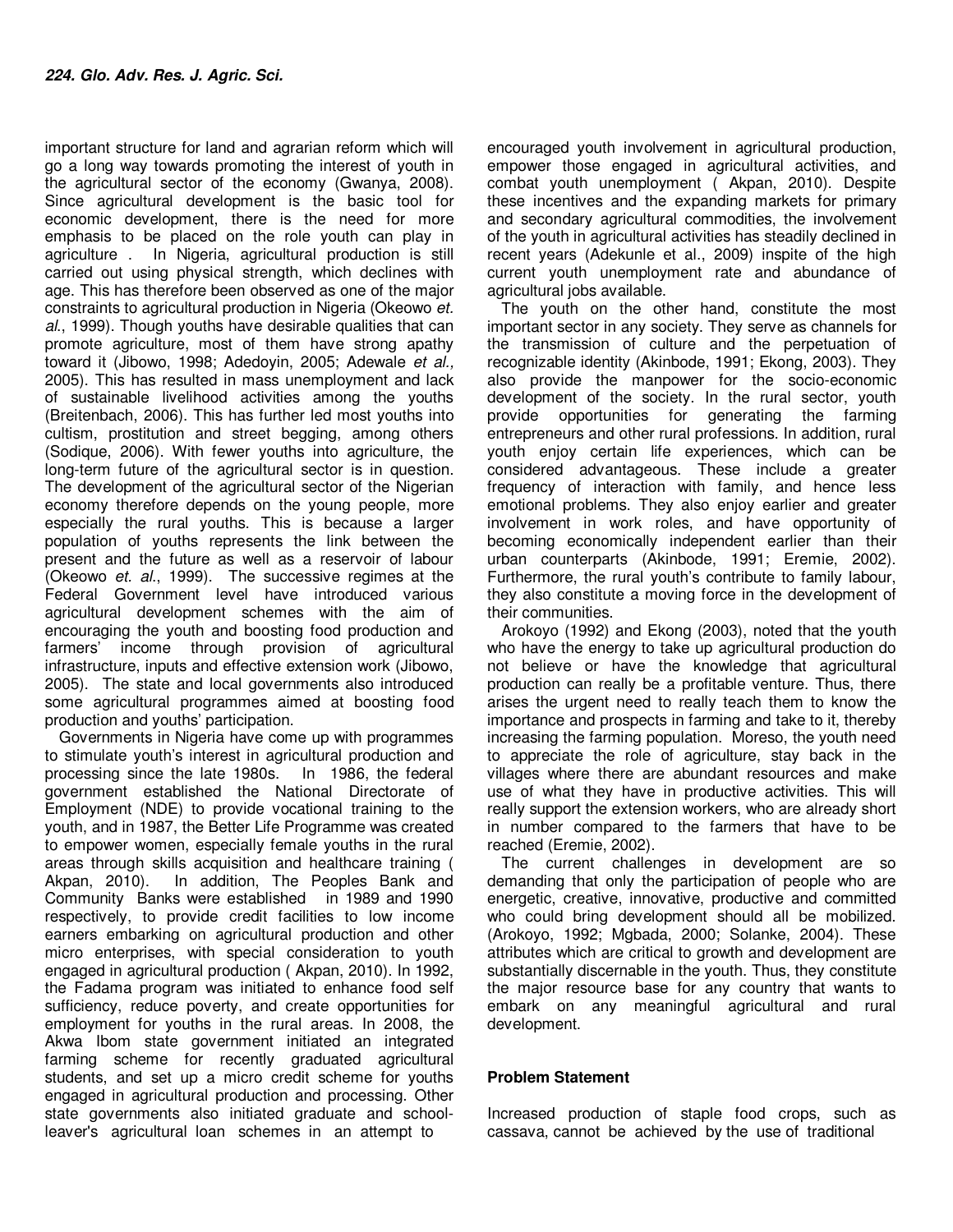production practices alone. It requires more efficient production technologies to cope with the demand for cassava products both for consumption and nonconsumption (Adeolu, 1990). According to Nweke *et al*. (2002), eighty percent of Nigerians in the rural areas eat a cassava meal at least once a day; hence it plays a major role in the country's food security. The high consumption of cassava in the country led to an increase in the demand for this crop both for food and industrial uses, which exceeded the supply (Odigboh, 1985). Further more, cassava production is labour intensive; this is worsened by scarcity and high cost of hired labour especially when there is need to expand cassava production beyond subsistence level.

In order to reverse this trend, government and agricultural research institutes have demonstrated that increasing food needs of the country can be met by introducing improved crop production practices to farmers (PNADP, 1997). Cassava, the most widely grown root crop and staple food of most Nigerians has featured predominantly among the improved crop varieties that have been disseminated to farmers (PNADP, 1997).

Cassava has for a long time been a versatile staple food crop for the people of Onu-Imo Local Government Area of Imo State . It is well adapted to the traditional farming systems of the area. Small-scale farmers, majority of whom are rural youth, play a major role in cassava production in Onu-Imo Local Government Area. A number of recommended practices such as timely planting, fertilizer application, timely weeding, herbicide application and planting of stems inclined on ridges which will produce tuberous roots in the same direction to make harvesting easier have been introduced in an attempt to increase yield per hectare of cassava production (IAR&T, 2005).

Youth have been noted to play a vital role in agricultural production especially in developing countries Nigeria inclusive, where their contribution is paramount. Study has shown that children and youth contribute significantly in agricultural activities (Ugwoke *et al.*, 2005). Fashina and Okunola (2004), report that all 120 respondents sampled in their study on impact of agricultural programme on food production in Ondo State were youth and were fully involved in agricultural production activities.

However, because of Western education that our youth are acquiring everyday, there has been a depletion of this youthful labour force in agriculture. There is mass rural urban migration of young people who mostly have no vocational or technical skills looking for scarce white collar jobs (NEEDS, 2004). This migration leads to increased level of the unemployment in urban areas, social ills and vices among others. In Nigeria, data on rural youth participation in agriculture are scarce and in particular on food crops production in the study area (Ekong, 2003). The few studies available on food crops production have focused mainly on the parents of the youth while the youth who constitute a large proportion of the production force are neglected (Ekong, 2003).

The foregoing therefore, makes it imperative to carry out a study to assess the factors influencing rural youth adoption of cassava recommended production practices in the study area. A survey by National Manpower Board in 1990 shows a glooming picture on the unemployment figure in the country. About 5.7 million graduates are said to be unemployed, while the figure has been predicted to hit 15 million by the end of 2005 (Oladaja *et al.*, 2005). Unless appropriate opportunities and empowerment including an enabling environment, are provided for youth in their domain, the expectation of a sustained farming population will continue to be a mirage.

The broad objective of this study is to assess the factors influencing rural youth adoption of cassava recommended practices in Onu – Imo Local Government Area of Imo State. The specific objectives are to:-

1 describe the socio-economic characteristics and institutional variables available for rural youth involved in cassava production activities;

2 examine the level of involvement of rural youth in cassava production activities;

3 examine the reasons given by the rural youth for their involvement in cassava production activities, and

4 identify the major constraints to youth roles in cassava production activities

#### **METHODOLOGY**

The study was conducted in four communities in Onu-Imo Local Government Area of Imo State. Onu-Imo is one of the 27 Local Government Areas of Imo State. Onu-Imo is in Okigwe Agricultural Zone in Imo State Agricultural Development Project (ADP). Onu-Imo was chosen for this study because it is an agricultural area with high number of youth in agricultural and rural development activities. The projected population figure for Onu - Imo using an annual growth rate of 2.5% is thus, 57,227 in 2012. The Local Government Area (LGA) has two dominant seasons – rainy and dry seasons. Rain falls between April and October while the dry season starts from November to early March. The Igbo forms the major ethnic group. Christianity and Traditional African Religions are beliefs professed by the people. Onu-Imo falls within the tropical rain forests zone dense forest (FGN, 2004). Agriculture is the mainstay of the economy of the Local Government basically due to the rich arable land suitable for the growth of a wider range of tropical crops. Food crops grown in the area include yam, cassava and maize. The cash crops grown are oil palm and cocoa. The people also keep animals like goats, pigs and poultry. Four communities were randomly selected from the study area. The communities were Okwe, Okwelle, Umuna and Umuduru-egbeaguru . The reasons for the selection were based on observed degree of rurality and the presence of many rural youth who are engaged in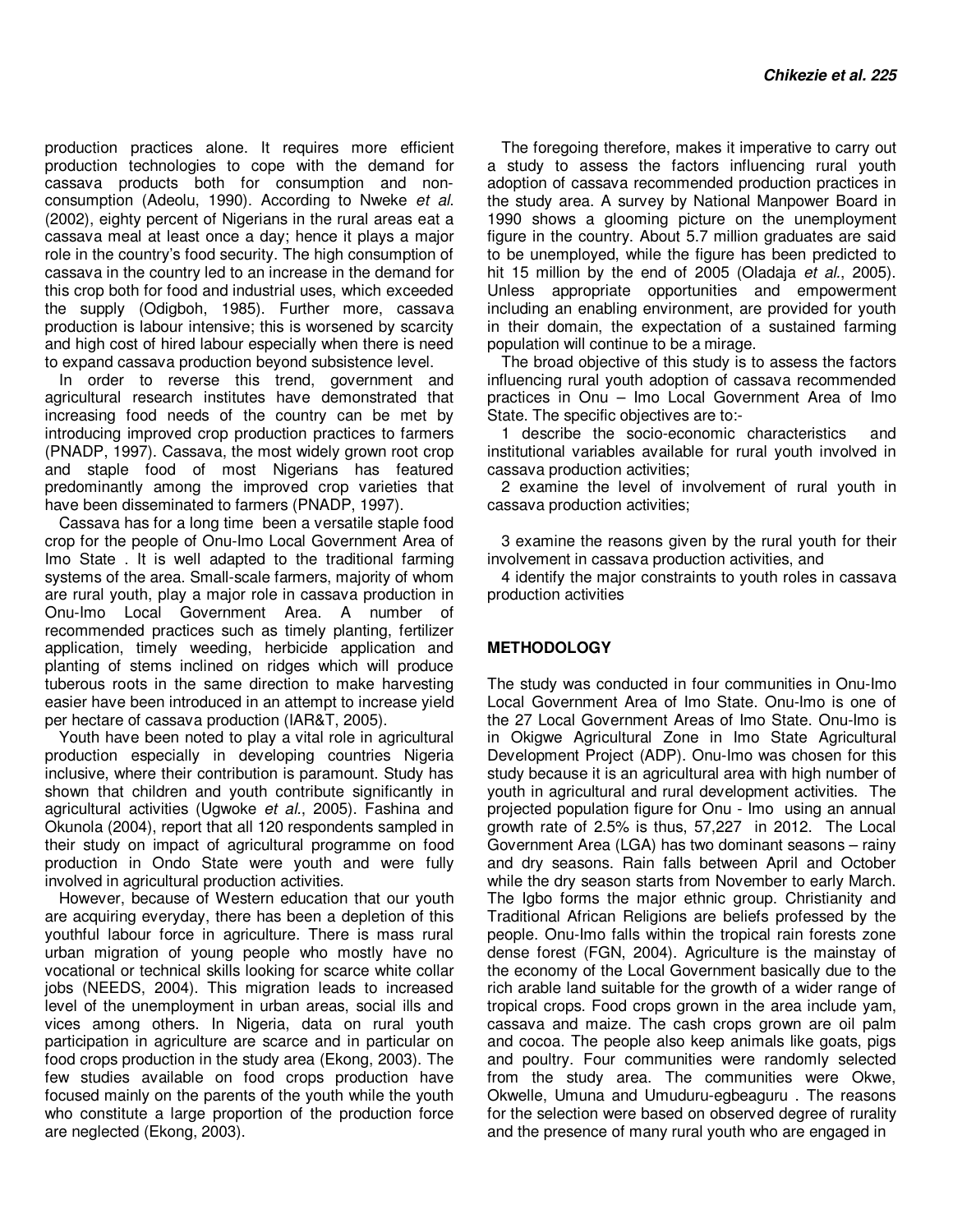cassava production activities. A village was chosen from each selected community. A list of 1200 rural youths was obtained from Imo State Agricultural Development Programme (IADP) and ten percent of the total number of youths were randomly selected given a total sample size of 120 youths from all the villages . The study made use of both primary and secondary data. The primary data were collected by administering questionnaires to the selected rural youths. The data collected were on personal characteristics of the respondents such as age, family size, marital status, years of formal education, sex, farm size, farming experience, extension contact, leadership status, credit received, and membership of cooperative societies. Secondary data sources were also utilized to provide background information and other necessary information to achieve some aspects of the study. Such secondary data sources include – journals, proceedings, textbooks, annual reports of FAO, NAERLS and International Institute for Tropical Agriculture ( IITA). Descriptive statistics such as ranking, tables, percentages, frequency distribution and range were used to achieve objectives 1,2.3 and 4 of the study.

### **RESULTS AND DISCUSSION**

#### **Socio-economic and Institutional Variables**

The ages of the respondents were studied in order to find out the age group mostly involved in cassava production activities. The result in Table 1 reveals that 9.17 percent of the respondents were less than 20 years, while 43.33 percent and 33.33 percent were between  $21 - 25$  years and 26 – 30 years, respectively. However, 14.17 percent of the respondents were more than 30 years. The findings reveal that majority of the youths were at the productive age where their energies could be harnessed and utilized for productive venture in agriculture especially cassava production. Thus, it could be concluded that the youth in Onu-Imo Local Government Area were full of life and vigour and can contribute their efforts; physically, mentally and otherwise to boost cassava production in Imo State. Similarly, their relatively young age may make them receptive to new innovations unlike of the older ones who usually expect the maintenance of status quo. The study reveals that 81. 67 percent of the respondents were male, while 18.33 percent were female. According to Adewale *et al*. (2005), gender is no barrier to active involvement in cassava production activities. However, Oladeji *et al*. (2003), observed that it is generally believed that males are often more energetic and could readily be available for energy demanding jobs like cassava farming. The low percentage of the female youth participating in cassava production could be attributed to the fact that females in the study area usually involved in several other activities

outside farming like food vendoring, hair dressing, tailoring and petty trading.

The finding reveals that 50.83 percent of the respondents were single while 49.17 percent were married. Since most of the respondents were single, they could have more time to learn new skills as well as save enough money for cassava production. Since a high percentage of the youth were single and young, they had latent energy in them to go into cassava production without distraction from family members. Table 1 shows that 5 percent of the respondents had no formal education, while 52.50 percent, 38.33 percent and 4.17 percent had primary, secondary and higher education, respectively. The implication of education in agricultural production according to Arnon (1987), is that education is an important socio-economic variable and a form of human capital for agricultural development. Similarly, Ogunbameru (2001) noted that education will likely enhance the adoption of modern farm technologies by youth and thereby sustaining a virile farming population. Ojuekaiye (2001), posits that education is an important socio-economic factor that influences farmers decision because of its influence on farmer's awareness, perception, reception and the adoption of innovation that can bring about increase in production. Since a high percentage of the youth were educated, their education is expected to enhance adoption of recommended cassava production practices in the study area. The size of the farm cultivated is a function of population pressure, family size and financial background of the farmers. One major characteristic of small-scale farmers is fragmented land holding. The results show that 63.33 percent of the respondents farmed on less than one hectare while 33.33 percent and 3.34 percent farmed on between 1- 2 hectares and more than two hectares, respectively. Going by Ojuekaiye (2001), classification of farm size of 0.1 hectare to 5.9 hectares as small farms, it then implies that all the respondents were small-scale farmers. This will not allow for meaningful investment and returns to scale on food security. Ojuekaiye (2001), defined household size as the number of people eating from on pot. It implies that the consumption unit is also the production unit. Family composition is an important variable in agricultural production because:

1. the available work force is obtained from it; and

2. the size of farm-land is sometimes related to it. Responses on this variable indicate that 48.33 percent of the respondents had less than 4 people in their family, 45 percent had  $4 - 7$  people while 7 percent had more than  $7$ people in their families. That the respondents had low household size is understandable because they are youth and since they have latent energy, cassava production will increase and food security is assured.

Experience is gained with age. Considering the major occupation of the respondents which is farming, the length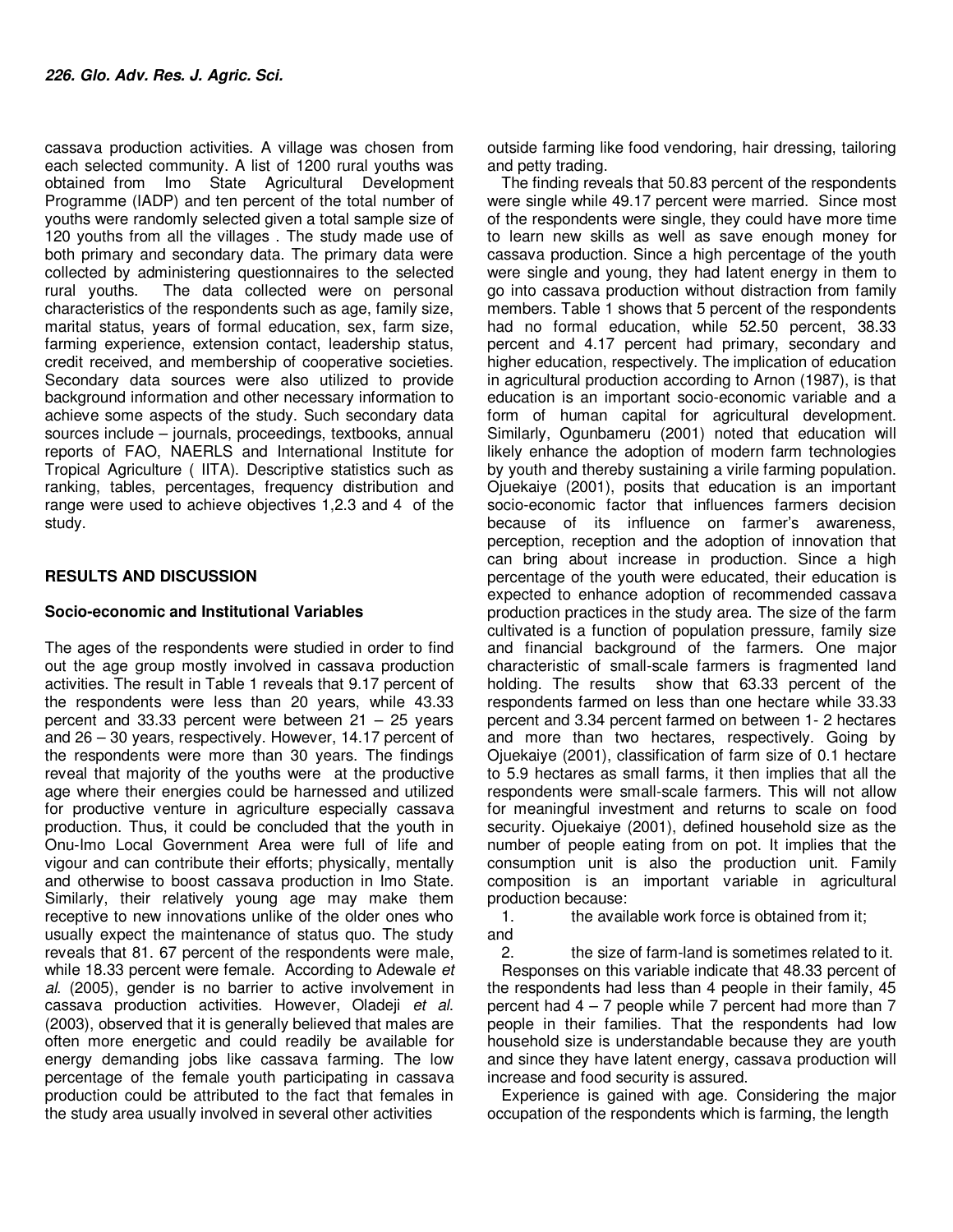**Table 1.** Respondents Socio-economic and Institutional Variables

| <b>Variables</b>             | <b>Frequency</b> | Percentage |
|------------------------------|------------------|------------|
| Age in years                 |                  |            |
| $≤20$                        | 11               | 9.17       |
| $21 - 25$                    | 52               | 43.33      |
| $26 - 30$                    | 40               | 33.33      |
| $>30$                        | 17               | 14.17      |
| <b>Sex</b>                   |                  |            |
| Male                         | 98               | 81.67      |
| Female                       | 22               | 18.33      |
| <b>Marital status</b>        |                  |            |
| Single                       | 61               | 50.83      |
| Married                      | 59               | 49.17      |
| <b>Educational status</b>    |                  |            |
| No formal education          | 6                | 5.00       |
| Primary education            | 63               | 52.50      |
| Secondary education          | 46               | 38.33      |
| Higher education             | 5                | 4.17       |
| Farm size(ha)                |                  |            |
| $\leq$ 1                     | 76               | 63.33      |
| $1 - 2$                      | 40               | 33.33      |
| > 2                          | 4                | 3.34       |
| <b>Household size</b>        |                  |            |
| <4                           | 58               | 48.33      |
| $4 - 7$                      | 54               | 45.00      |
| >7                           | 8                | 6.67       |
| Farming experience(years)    |                  |            |
| $\leq 10$                    | 80               | 66.67      |
| $11 - 25$                    | 25               | 20.83      |
| > 25                         | 15               | 12.50      |
| Leadership status            |                  |            |
| Member                       | 20               | 16.67      |
| Non-member                   | 100              | 83.33      |
| <b>Credit</b>                |                  |            |
| Access to credit             | 17               | 14.17      |
| Non-access to credit         | 103              | 85.83      |
| <b>Cooperative societies</b> |                  |            |
| Member                       | 23               | 19.17      |
| Non-member                   | 97               | 80.83      |
| <b>Extension contact</b>     |                  |            |
| No contact                   | 8                | 6.67       |
| $1 - 2$                      | 104              | 86.66      |
| > 2                          | 8                | 6.67       |
| <b>Total</b>                 | 120              | 100        |

of time in farming can be linked with the age of the farmers. As the age increases among the farmers, their years of experience also increase. Table1 shows that 66.67 percent of the respondents had been in cassava farming for less

than 10 years, 20.83 percent and 12.50 percent had been in cassava farming for between  $11 - 25$  years and more than 25 years respectively. With the above farming experience of the respondents, it is expected that the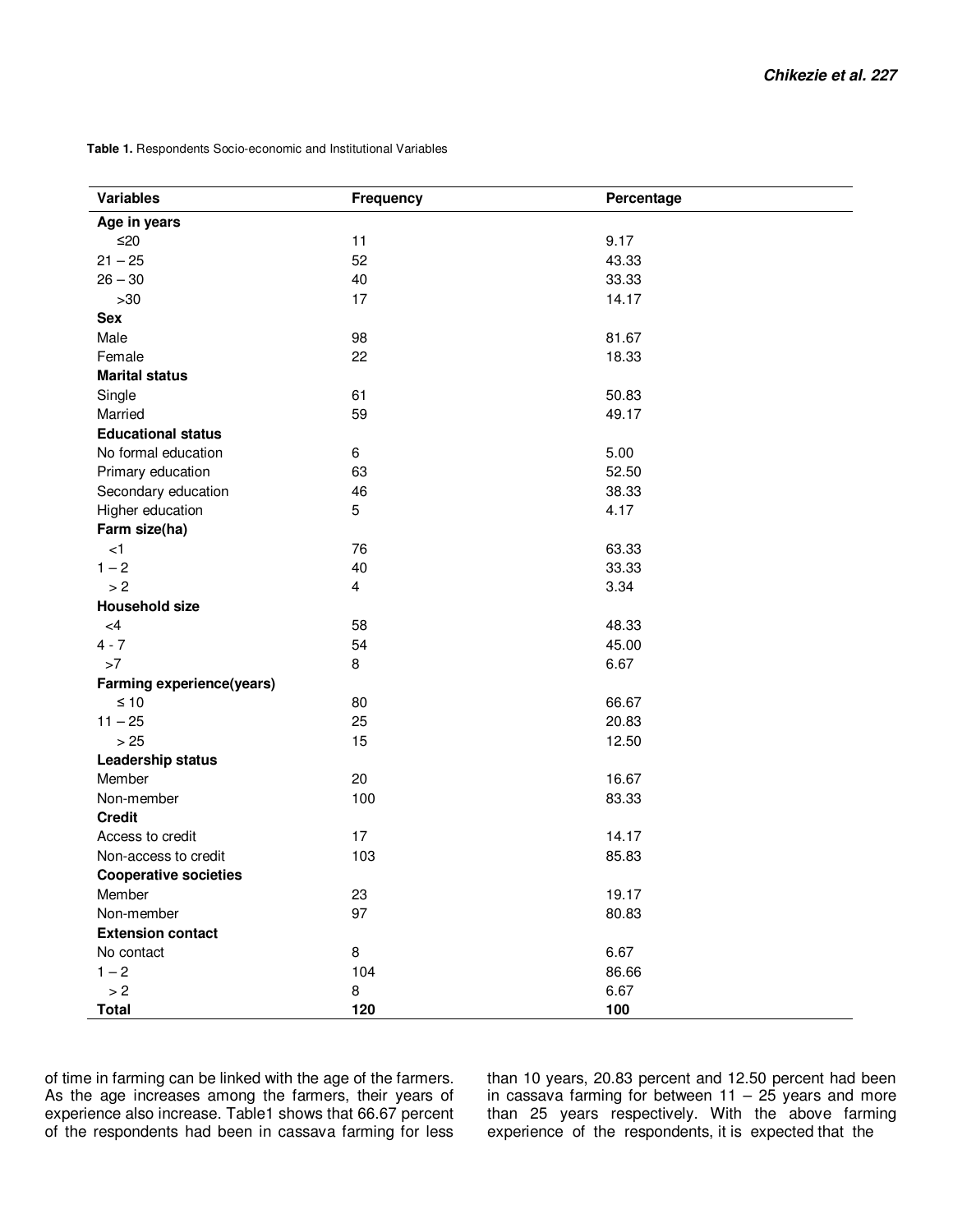| S/N | <b>Farm activities</b> | Percentage* | Rank                 |
|-----|------------------------|-------------|----------------------|
|     | Bush clearing          | 72.50       | ⊣st                  |
| 2   | Harvesting             | 70.00       | $2^{nd}$             |
| 3   | Planting               | 69.20       | 3 <sup>rd</sup>      |
| 4   | Land preparation       | 62.50       | 4 <sup>th</sup>      |
| 5   | Marketing              | 60.83       | 5 <sup>th</sup>      |
| 6   | Fertilizer application | 43.33       | 6 <sup>th</sup>      |
|     | Weeding                | 37.50       | $\tau$ <sup>th</sup> |
| 8   | Chemical application   | 20.83       | 8 <sup>th</sup>      |

**Table 2.** Distribution of Respondents by their Involvement in Cassava Production Activities

\*Multiple responses

respondents will be able to make sound decisions as regards resource allocation and management of their cassava farms. One area where youth contribute greatly is in the area of leadership and politics. Youth have been noted to be less conservative in their nature. This gives credence to their being more receptive to change. According to Adesope (1999), if a vacuum has been noticed, it is almost likely that the youth will speak out and call the attention of the appropriate authorities. For instance, youth leaders go sourcing for credit facilities as well as farm inputs like fertilizers, cassava stem, chemicals and tractor hiring services. Also, youth leaders mobilize their members to draw the attention of the various government authorities as well as non-governmental authorities to attend to their needs. Data collected revealed that 16.67 percent of the respondents had leadership positions while 83.33 percent of them did not hold leadership positions. This is in order because leaders are usually few while followers are always in the majority. With the current democratic dispensation, youth leaders are not only seen but also heard because the various political associations usually have a youth wing. The more the youth are involved in politics the better for agricultural development which will ensure food security. Capital is an important factor of production. Youth are known to be at disadvantage in getting free and direct access to many sources of credit unlike their parents. Findings indicate that 14.17 percent of the respondents had access to credit for cassava production and majority (85.83 percent) did not have access to credit facilities . Writing on credit, FAO (1997), noted that credit should be considered a human right, a basis which allows men and women to face life. Credit is a very strong important factor that is needed to acquire or develop farm enterprise (Ekong, 2003). Its availability could determine the extent of production capacity. Cooperative groups are organized for the promotion of special interest or meet certain needs that cannot be achieved by the individual efforts. They contribute to the dissemination of new ideas, practices and

products as well as in sourcing for loan and farm input. Findings revealed that 19.17 percent of the respondents were members of cooperative society, while 80.83 percent of the respondents did not belong to any cooperative society. This agrees with the earlier findings why majority of the respondents did not have access to credit facilities. This also could determine the extent of production capacity. Agricultural extension service constitutes a driving force for any agricultural development. The relationship between agricultural extension agent and the farmer is an important determinant in improving yield of cassava as well as in ensuring food security. The result of the findings revealed that 86.66 percent of the respondents had contact with extension agents between one to two times a month. Seven percent had contact more than two times, while 6.67 percent did not have contact with the extension agents in the growing season prior to the time the study was conducted. There is need for more visits of extension.

#### **The Rural Youth Level of Involvement in Cassava Production Activities**

Cassava production involves the performance of several tasks. The result in Table 2 shows that the youth in the study area participated in most farming operations especially bush clearing (72.50 percent), harvesting (70.00 percent), planting (69.20 percent), land preparation (62.50 percent). Others include marketing (60.83 percent), fertilizer application (43.33 percent), weeding (37.50 percent) and chemical application (20.83 percent).

The findings tend to agree with the findings of Adesope (1999), Jibowo and Sotomi (1996) and Roy (2003), who reported active involvement of the youth in agricultural activities the youth who are an embodiment of zeal, strength, innovativeness should be encouraged as they perform their role in nation building as well as in sustaining the food security of our dear country in particular and the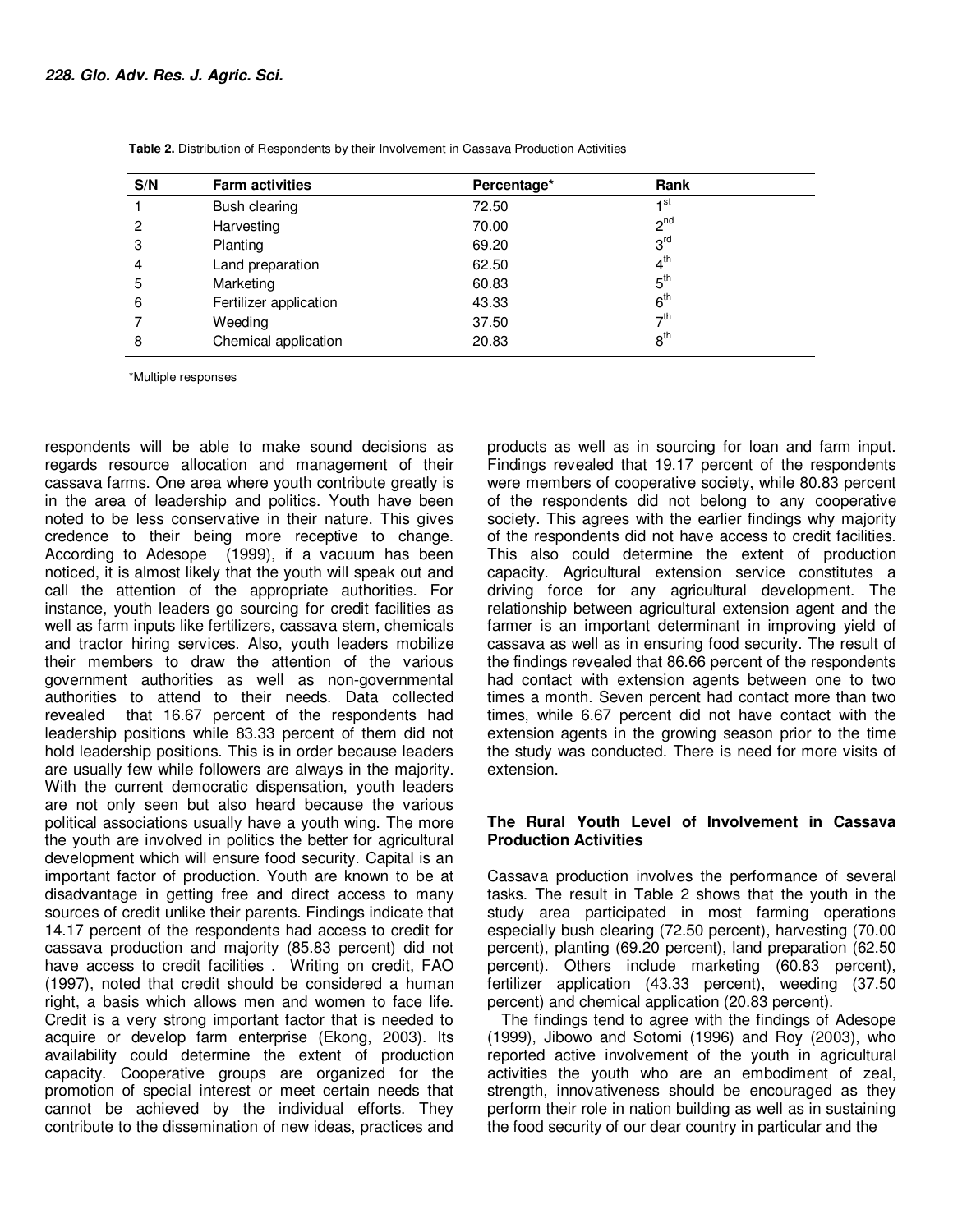| S/N | Variable                         | Percentage | Rank            |
|-----|----------------------------------|------------|-----------------|
|     | Food security                    | 68.33      | ⊣st             |
| 2   | Profit/income                    | 63.33      | $2^{nd}$        |
| 3   | Poverty reduction                | 60.00      | 3 <sup>rd</sup> |
| 4   | Credit acquisition opportunities | 56.67      | 4 <sup>th</sup> |
| 5   | Cheap planting materials (stems) | 54.17      | $5^{\text{th}}$ |
| 6   | Drought resistant                | 48.33      | 6 <sup>th</sup> |
|     | Employment opportunities         | 45.00      | 7 <sup>th</sup> |
| 8   | Demand for cassava               | 42.50      | $8^{\text{th}}$ |
| 9   | Grown on any type of soil        | 31.67      | 9 <sup>th</sup> |

**Table 3.** Distribution of Respondents According to the Reasons given for their Involvement in Cassava Production

world at large and more importantly encouraging agricultural development. The implication of the above findings is that what the youth need is the right incentive to improve their level of productivity, since the zeal and energy to participate are there.

### **Reasons Given by the Rural Youth for their Involvement in Cassava Production Activities**

Cassava, often referred to as "poor man's crop", is the fourth most important staple food in the tropics and plays a major role in alleviating the African food crisis (Hahn, 1997). From the results of the data (Table 3), the respondents revealed that the major reason for going into cassava production is food security (68.33 percent), profit (income) (63.33 percent), poverty reduction (60.00 percent) and credit acquisition (56.67 percent). Others include cheap planting stems (54.17 percent), drought resistant (48.33 percent) and employment (45.00 percent). Also, high demand for cassava (42.50 percent) and cassava can grow on any type of soil 31.67 percent. The above findings agree with Nweke *et al*. (2002), who noted that eighty percent of Nigerians in the rural areas eat a cassava meal at least once a day; hence it plays a major role in the country's food security. Similarly, Odigboh (1985) noted that the high consumption of cassava in the country led to an increase in the demand for this crop both for food and for industrial uses, which exceeded the supply. Cassava is important, not only as a food crop but also as a major source of income. As a source of income, cassava generates cash income for the largest number of household in comparison with other staples, contributing positively to poverty alleviation (Ajayi and Onuche, 2005).

#### **Major Constraints to Youth's Participation in Cassava Production**

The major constraints to the youth effective participation in cassava production were investigated. The major constraints reported by the respondents (Table 4) were low capital outlay, farmers not given respect, and inadequate land. These rank first (66.6 percent respectively). Other problems were poor infrastructure (53.33 percent), energy sapping (33.3 percent), non lucrative nature of agriculture in the study area (37.5), and no agricultural insurance (50 percent). These problems can be a serious barrier to cassava production outputs because all the respondents were small-scale farmers with majority (85.83 percent) not having access to credit facilities. Labour intensive (51.67 percent), lack of modern processing equipment and lack of improved technologies (45.00 percent) and (41.67 percent), respectively. Poor yield leads to the problem of unrewarding nature of agriculture as depicted by poor returns to investment with 44.2 percent. These hamper expansion because of its discouraging effect on the farmers. Transportation of produce (36.67 percent), while pests and diseases with 29.2 percent are all constraints to cassava production in the study area. Transportation is a major problem in the rural area as a result of the poor state of feeder roads especially during the raining season. Because of the bulky nature of cassava tubers and stems, transportation poses a challenge and the unfavourable market situations make cassava produce disposal a difficult task.

In supporting the above findings, Adekunle et al.(2009) said there are economic, social and environmental factors reducing rural youth involvement in agricultural production in Nigeria . Economic factors include inadequate credit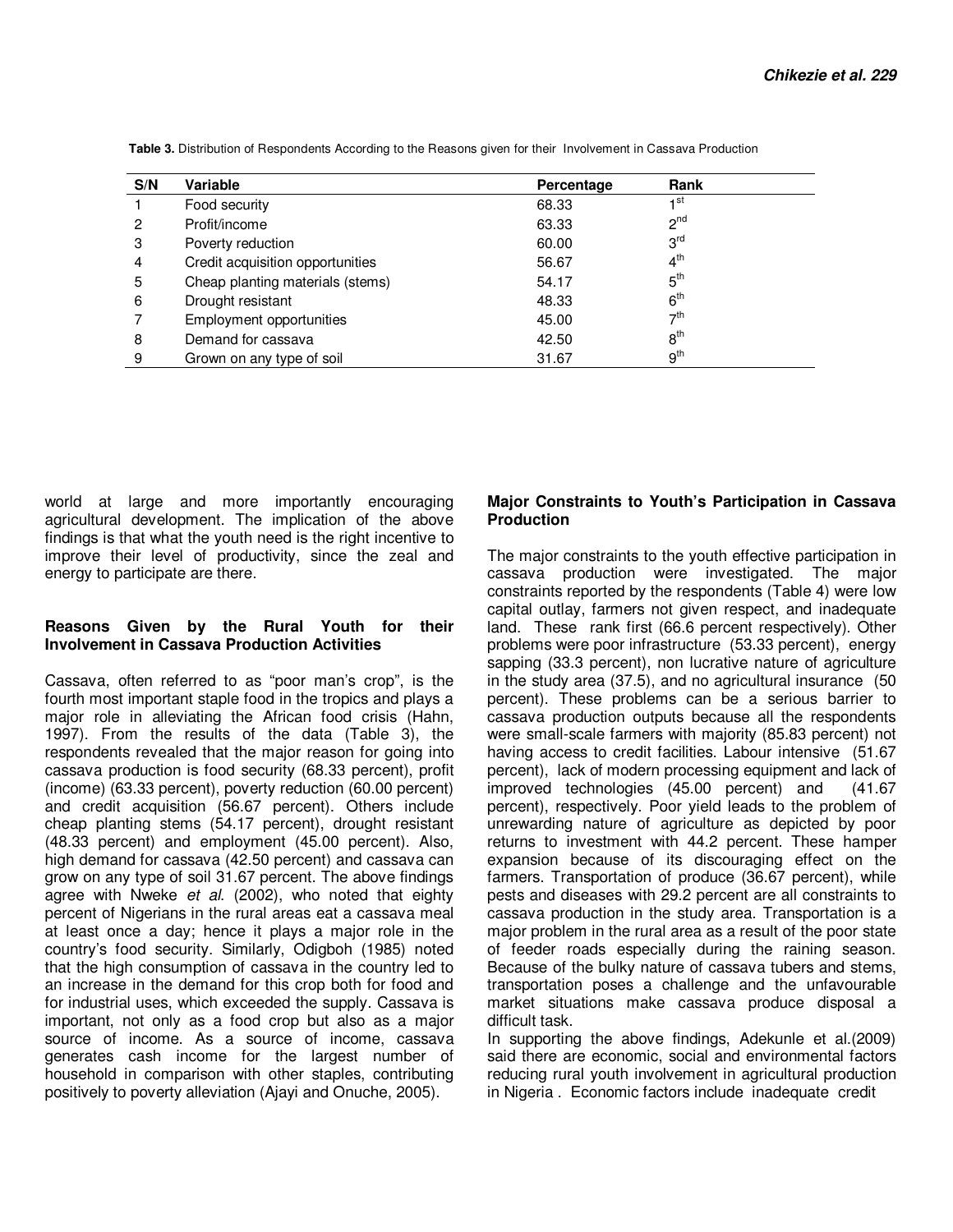**Table 4.** Constraints to Youths' Participation in Cassava Production

| <b>Constraints</b>                                  | Percentage |
|-----------------------------------------------------|------------|
| Low capital outlay                                  | 66.6       |
| Labour intensive                                    | 51.7       |
| Inadequate Land                                     | 66.6       |
| Inadequate modern processing equipment              |            |
| High cost of improved technologies Transportation   | 45.0       |
| (bulkiness)                                         | 41.7       |
| Pests and diseases                                  | 36.7       |
| Poor returns to investment                          | 29.2       |
| No agricultural insurance                           | 44.2       |
| People's<br>perception<br>agriculture<br>of<br>Non- | 50.0       |
| lucrativeness of agriculture                        | 58.3       |
| Its energy sapping                                  | 37.5       |
| Farmers not respected                               | 33.3       |
| Poor storage facilities                             | 66.6       |
|                                                     | 53.3       |

facilities, low farming profit margins, and a lack of agricultural insurance, initial capital and production inputs. Social factors include public perception about farming and parental influence to move out of agriculture. Environmental issues include inadequate land, continuous poor harvests and soil degradation. These findings are largely in agreement with the results obtained from the interviews conducted with selected youth leaders. The results further reveal that economic based constraints seem to be the most important factor.

# **CONCLUSION**

The study shows that majority ( that is 60 percent) of the respondents were in their active age  $(21 - 25$  years). The implication is that the respondents were young, strong, active and very energetic and were very likely to ensure adequate food security for their families and Nigeria in general. The respondents were mostly small-scale farmers with fragmented holdings. About 95 percent of the respondents had formal education. The implication is that it will hasten the adoption of farm technologies. Only 14.17 percent of the respondents had access to credit and 19.17 percent were members of co-operative societies. Some of the socio-economic and institutional attributes of the respondents were found to have negative effects, which were implicitly not conducive for increased output. These included fragmented holdings and low credit. Data show that 72.50 percent of the respondents participated in bush clearing. Other roles included planting, weeding, fertilizer application, chemical application, land preparation as well as harvesting and marketing. All these roles require a lot of energy which are abundant in the rural youth. It was discovered that 40 percent of the respondents adopted planting of healthy stem cut at midpoint, 45 percent adopted planting time while 65 percent adopted plant spacing. Sixty-nine percent adopted planting on ridges at an angle while 49 percent and 73 percent adopted weeding time and fertilizer application, respectively. It was discovered that 68.33 percent of the respondents indicated food security as reason for involvement in cassava production. Other factors included profit/income, poverty reduction, credit acquisition, cheap planting materials (stems), and drought resistant. Others included employment, demand for cassava and growth on any type of soil. It was discovered that 56.67 percent of the respondents indicated low capital outlay as a major constraints. Others included labour intensive, land acquisition as well as lack of modern processing equipment, lack of improved technologies, transportation, pests and diseases. Because the rural youth lack basic collateral, finance becomes a major constraint in cassava production.

#### **RECOMMENDATION**

Based on the findings of the study, the following recommendations are proffered to encourage youth's succession in agriculture and enhancing cassava production output in the study area:

i. Low capital outlay was identified. To solve this problem, credit should be made available to young cassava farmers. The rural banking scheme as well as other micro-credit agencies should be encouraged to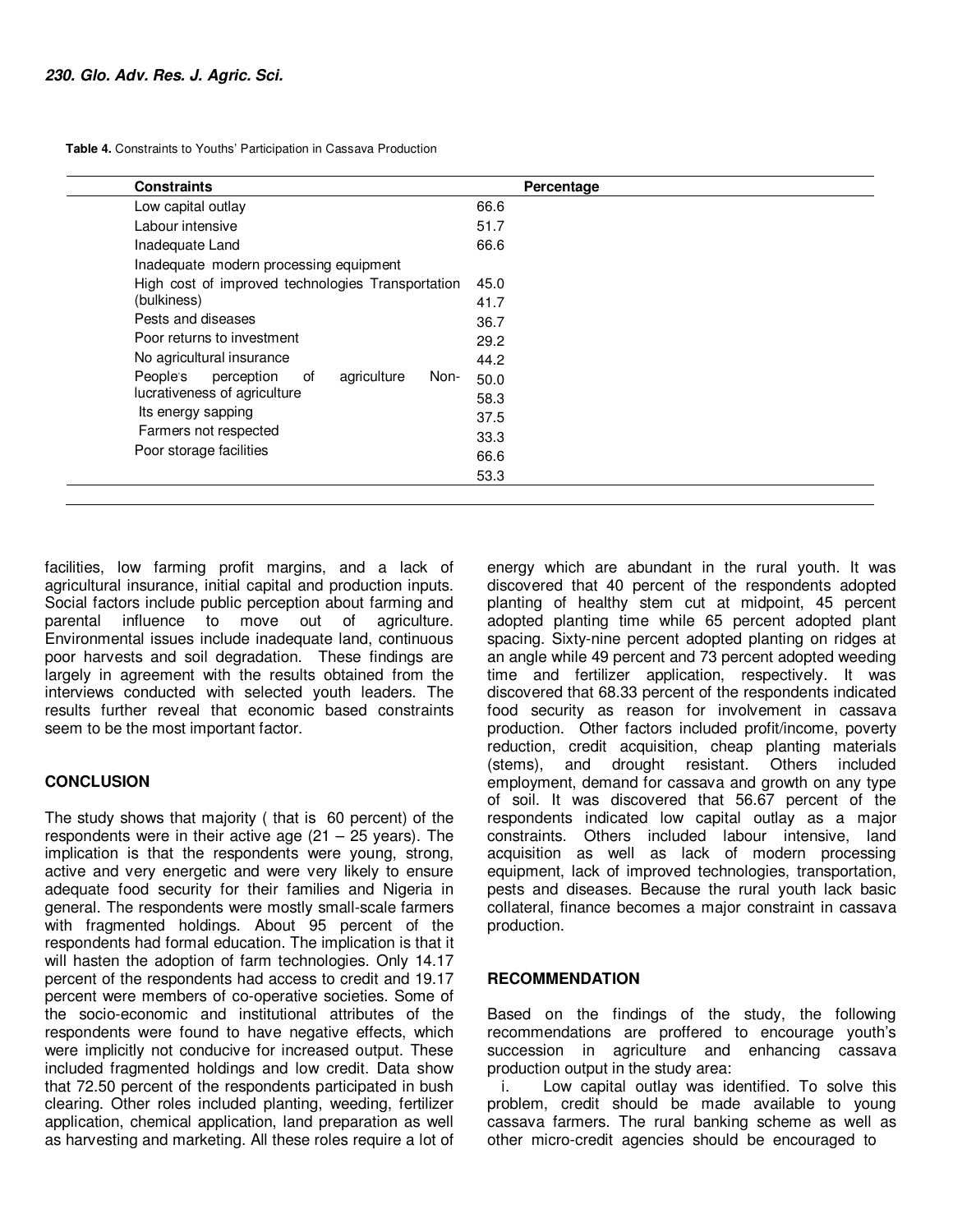accommodate the young cassava farmers (youth). Also savings mobilization should be encouraged among the rural youth.

ii. Findings indicate that all the respondents were small-holder farmers with fragmented farmland. It is suggested that government should pay attention on land consolidation programme in view of the fragmented holdings. This will ensure maximum benefits of mechanization of recommended cassava is need for redistribution of land. The excess land should be redistributed to the less privileged rural young farmers.

iii. There are limited extension contacts in the study area. It is therefore recommended that the extension agents should be motivated to improve their work in terms of more coverage in the studied area.

iv. There was problem of labour because the respondents were youth and have small sized family. Government should encourage the youth by establishing tractor hiring services at a subsidized rate.

#### **REFERENCES**

- Adekunle OA, Oladipo LL, Adisa FO, Fatoye AD ( 2009). Constraints to Youths Involvement in Agricultural Production in Kwara State, Nigeria. Journal of Agricultural Extension , vol. 13 (1), pp 102-108.
- Adeolu BA (1990). The Economics of Cassava production, processing in
- Oyo North Area of Oyo State, Unpublished M.Sc Thesis, Department of Agricultural Extension, Obafemi Awolowo University, Ile-Ife, Osun State.
- Adebayo K, Okuneye PA (2005)."Economics of Agricultural Extension" In: *Agricultural Extension in Nigeria* Adedoyin, S. F. (ed) 251 pp
- Adedoyin SF (2005). "Youth and Children Programme in Nigeria" in *Agricultural Extension in Nigeria*. (ed Adedoyin, S. F. ) 251 pp
- Adewale JG, Oladejo JA, Ogunniyi LT (2005). Economic Contribution of Farm Children to Agricultural Production in Nigeria: A case study of Ekiti State *J. Soc. Sci.* 10(2): 149 – 152
- Adeyemi AA, Adekunmi AO (2005). "Assessment of Rural Children Involvement in Arable Crops Production Activities in Odo-Otin Local Government Area of Osun State, Nigeria" in: *Proceedings of the 7th National Research Conference and Network Meeting of CYAI in Nigeria* Held in Tai Solarin. University of Education, Ijebu-Ode, Nigeria. Nov. 28 – Dec. 1 (ed(s) Torimiro, D. O. and Adisa, B. O.) Pp 35 – 38
- Adesope OM (1999). Evaluation of Youth Participation in Community Development Projects in River State. Nigeria. Unpublished M. Sc Thesis, Department of Agricultural Economics and Extension, Federal University of Technology (FUTO), Owerri.
- Ajayi R, Onuche LB (2005). Extension Implication of Change in Production Cost In Consumption Pattern of Cassava and its Production Under Democratic Economy in Dekina Local Government Area of Kogi State In Journal of Agricultural Extension. Agricultural Extension Society of Nigeria (AESON). Vol. 8:41-49.
- Akinbode IA (1991). Integrating Rural Youth into the Development Process. A Challenge to Policy Makers and Development Planners in Nigeria. In: Proceedings of the National Workshop on Income Generating Activities for Rural Youth. National Agricultural Extension and Research Liason Services, Ahmadu Bello University, Zaria. July 8<sup>th</sup>  $-12^{th}$  pp 1 – 17.
- Arnon I (1987). Modernization of Agriculture in Developing Countries. A Wiley interscience Publication. Israel. Pp 199.
- Arokoyo T, Auta SJ (1992). How to Reach and work with Rural Youth. Proceedings of National Workshop on Extension Strategies for Reaching Rural Youth. National Agricultural Extension and Research Liaison Services, Ahmadu Bello University Zaria. July 20-24, pp 1- 10.
- Akpan SB (2010). Encouraging Youths Involvement in Agricultural Production and Processing. Nigeria Strategy Support Program, Policy Note No. 29. International Food Policy Research Institute, Nigeria Office, Abuja.
- Breitenbach MC (2006). "A Model for Rural Youth Participation in Local Government: A South African case study", *Annals of Child and Youth Studies* 1(1):72 – 84
- Ekong EE (2003). An Introduction to Rural Sociology. Dove educational Publishers, Uyo, Nigeria.
- Eremie S (2002). Youth; a strong Hold for sustainable Agricultural Extension Delivery and Development. Proceedings of the  $8<sup>th</sup>$  Annual National Conference of Agricultural Extension Society of Nigeria held at<br>Benin City, September 17<sup>m</sup> – 19<sup>th</sup>.
- Fashina OO, Okunola JO (2004). Impact of Youth Agricultural Programme on food production in Ondo State. In Proceedings of AESON, 9<sup>th</sup> Annual National Conference March,  $8^{th} - 11^{th}$ .
- Food and Agriculture Organisation (FAO) (1997). Youth works. An Information note on Rural Youth and Young Farmers. Vol 11 No 1. pp 1-2, FAO Rome.
- Gwanya T (2008*). Address by the Director-General at the Launch of Youth In Agriculture and Rural Development (Yard) On 20-22 June 2008,* Goudini Spa, Western Cape Department of Land Affairs, Republic of South Africa retrieved on 1<sup>st</sup> August, 2008 at http//www. land.pwv.gov.za/.../Publications/2008/Speech%20of%20DG%20at%20 YARD%20Launch%20Goudini%20Spa.pdf
- Hahn SK (1992). Constraints on Cassava and Yam Research and Production In Africa In The use of Biotechnology for the Improvement of Cassava, Yam and Plantain in Africa. Contributors from meeting of Africa Research Institutions, IITA Meeting Report Series, IITA, Ibadan.
- Institute for Agricultural Research and Training, (IART) (2005). Farmers'
- Guide on Cassava Production. Moore Plantation, Ibadan, Nigerians: 1-12 Jibowo AA, Sotomi AO (1996). The Youth in Sustainable Rural Development. A Study of Youth Programme in Odede Local
- Government Area of Ogun State, Nigeria. In Adedoyin, S. F and Ilonsu, J. O. Y (ed). Sustainable Development in Rural Nigeria. Proceedings of the 8<sup>th</sup> Annual Conference of Nigeria Rural Sociological Association held at Benin 17-19 September.
- Jibowo AA (1998). *Agrological Transmission: The Secret of National Food Surplus* An Inaugural Lecture Delivered on July 11<sup>th</sup> at the Obafemi Awolowo University, Ile-Ife
- Jibowo AA (2005). "History of Agricultural Extension in Nigeria." In: Agricultural Extension in Nigeria (ed. Adedoyin, S.F.). 251pp.
- Mgbada JU (2000). Potentials of Children in Sustainable Crop production in Enugu State, Nigeria. In: Proceedings of the third Annual conference of Children in Agriculture Programmes held at Enugu State University of Science and Technology, Enugu, June  $26^{th} - 30^{th}$ .
- National Population Commission (NPC) (2006). Federal Republic of Nigeria Official Gazette No. 2 Vol. 96, Abuja 2<sup>nd</sup> February, 2009.
- National Economic and Empowerment Development Strategy (NEEDS) (2004). National Economic Empowerment and Development Strategy, National Planning Commission Publication Abuja, Nigeria.
- Nweke FI, Spencer OSC, Lynam JK (2002). The Cassava
- Transformation: Africa Best-Kept Secret. Michigan State University Press, East Lansing: 105
- Odigbo EU (1995). Mechanization of Cassava Production and Processing.
- A decade of Design and Development. An inaugural lecture, University of Nigeria, Nssuka. No. 8, UNN Press: 28
- Ogunbameru BO (2001). Practical Agricultural Communication, Ibadan, Daily Graphic Publications. Ibadan. pp 104-106.
- Okeowo TA, Agunbiade JB, Odeyemi LA (1999). "An Assessment of the Level of Involvement of Farm-Children in Farming Decisions in Ikorodu Area of Lagos State." In *Farm Children and Agricultural Productivity in the 21st Century* Proceedings of the Second Annual Conference of Children-In- Agricultural Programme (CIAP) held at the Conference Centre, O.A.U., Ile-Ife (eds Stella, B.W.; Oginni, F.O. and Akinloye, J.F.). May. Pp. 275 – 282

Ojuekaiye EO (2002). Economic Analysis of Cassava Production in Three Local Government Areas of Kogi State. Unpublished M.Sc Thesis,

Department of Agricultural economics and Rural Sociology, ABU, Zaria.